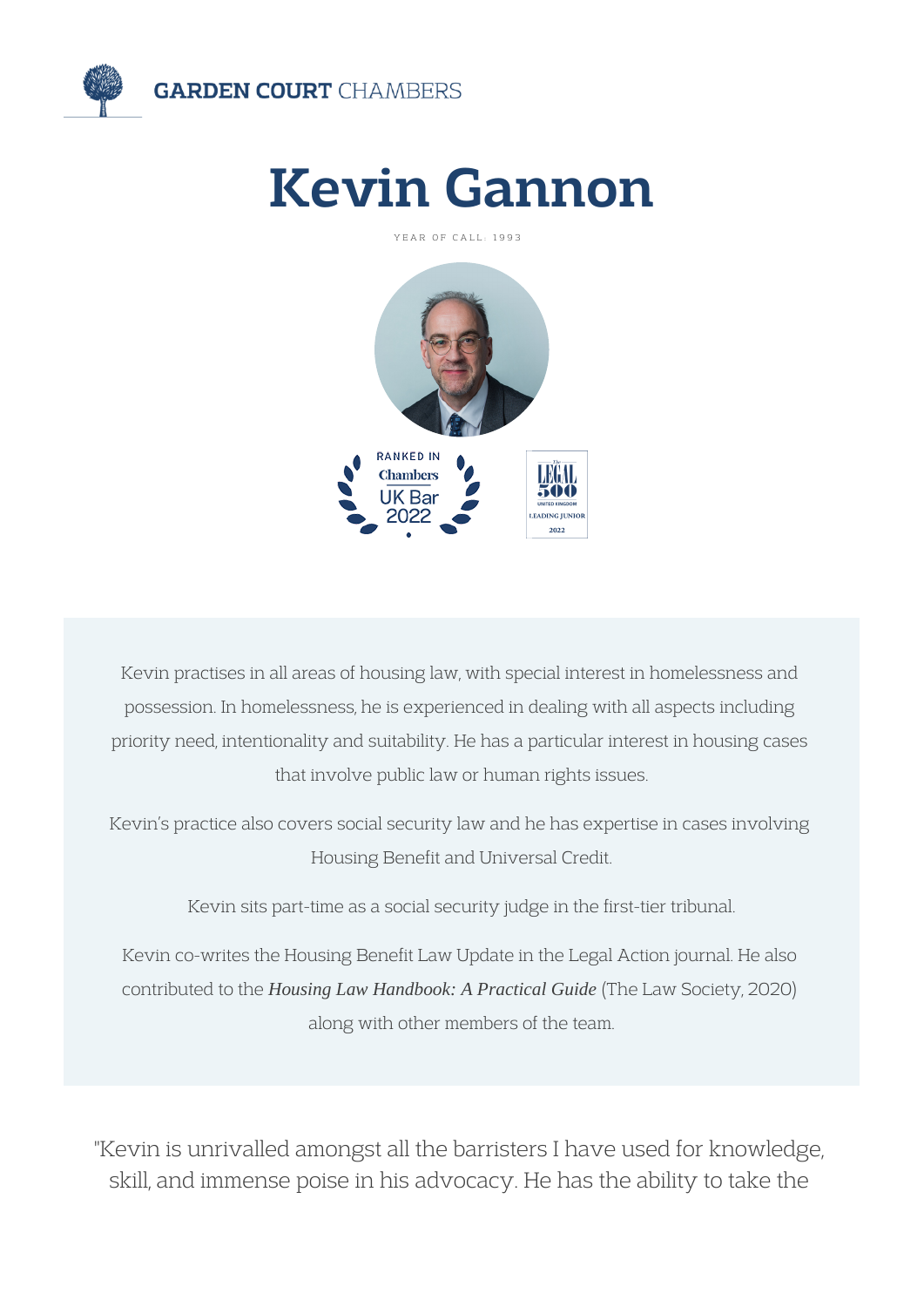court with him when making complex, multivalent a his calm and sophisticated communication

LEGAL 500, 2022 (SOCIAL HOUSING)

"Kevin is a first-class advocate. He is incredibly o on his work."

CHAMBERS UK, 2021 (SOCIAL HOUSING)

"A pleasure to work with; he provides quick, reliable and no-no-nonsensely advice. A complete housing lawyer."

CHAMBERS UK, 2020

"He is completely committed to social justice and rights. He's reliable, efficient and someone who everyone around him."

CHAMBERS UK, 2019

"He is very reliable, knowledgeable and fair." "Ke crystallise very complex issues into simple terms, housing and homelessness."

CHAMBERS UK, 2018

If you would like to get in touch with Kevin please contad [housingandpropertycl@gclaw.co.uk](mailto:housingandpropertycl@gclaw.co.uk)[|+44 \(0\)20 7993 760](tel:+44 (0)20 7993 7600)0

> You can also contact Kevin directly: [keving@gclaw.co.uk](mailto:keving@gclaw.co.uk)

## HOUSING LAW

Kevin practises in housing law, specialising in homelessness, possession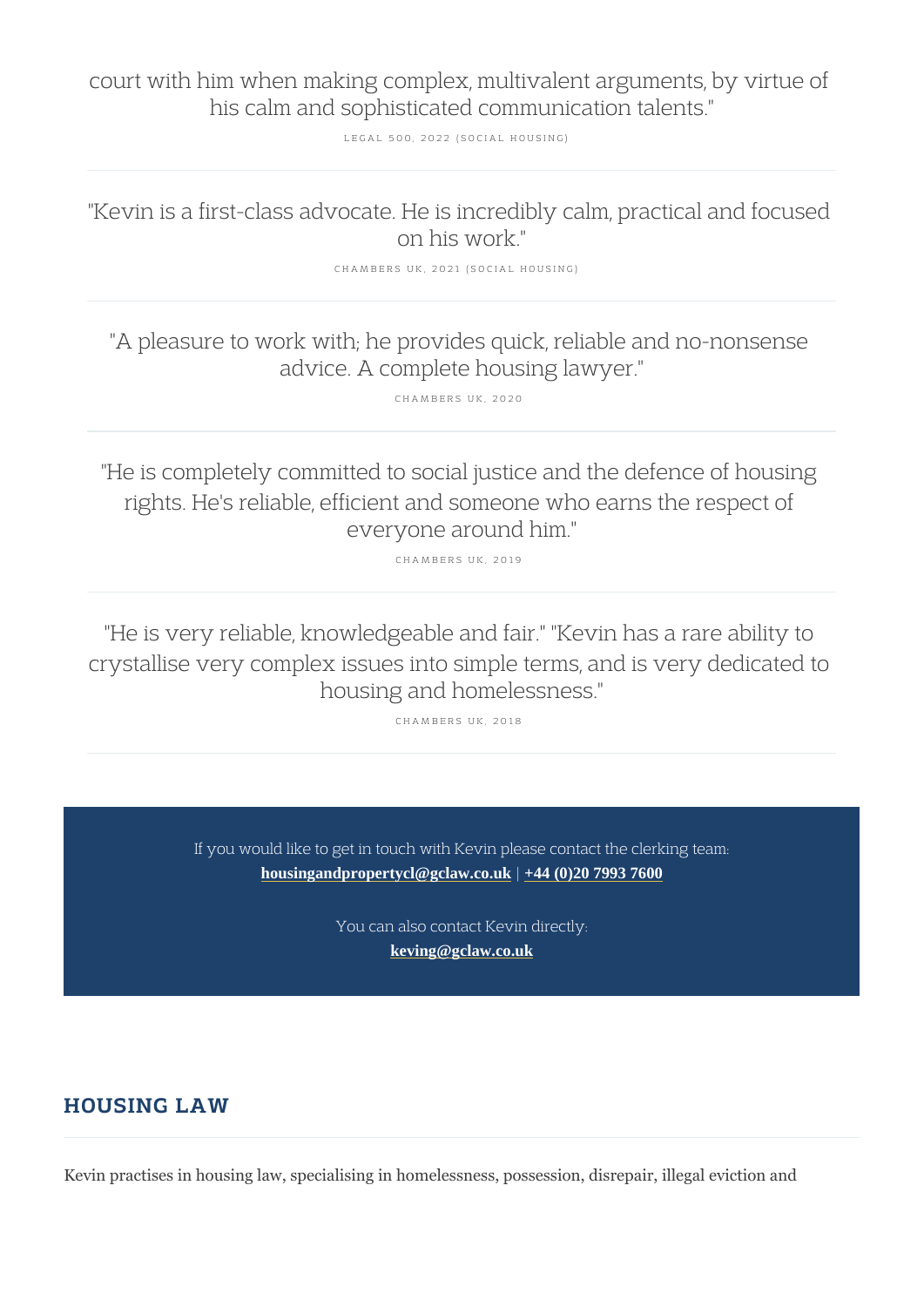nuisance. In homelessness, he is experienced in dealing with cases involving eligibility, priority need, intentionality and suitability. He has a particular interest in housing cases that involve public law issues and human rights arguments.

Kevin also has experience in housing cases with community care or immigration law aspects. He sits part time as a social security tribunal judge and has particular expertise in cases involving social security law including Housing Benefit and Universal Credit.

Kevin co-writes the Housing Benefit Law Update in the Legal Action journal.

#### NOTABLE CASES

## *Raufi v LB Islington.***The County Court at Central London, 22.5.2018.**

Homeless appeal. Issue: vulnerability. Application of test for vulnerability post-Panayiotou. Local authority asserts compliance with Panayiotou but review decision successfully challenged. Variation ordered to a decision that client is in priority need.

## *Smith v Basildon District Council***. The County Court at Chelmsford, 7.7.2017**

Homeless appeal. Issue: suitability. Appellant's child with behaviour problems who needed a separate bedroom from his sibling. Council said two bedrooms sufficient. Points of law taken as to council's approach to decision and duty under the Children Act 2004 to have regard to welfare of both children. Appeal allowed, the judge holding that the council's approach had concentrated on medical evidence; welfare considerations were wider.

## *LB Newham v Berhane*. **The County Court at Clerkenwell & Shoreditch, 14.12.2016.**

D had succeeded to his mother's tenancy after her death. The council sought possession on the basis that the property was larger than D required and it had offered him other accommodation. D maintained it was not reasonable to order possession of his current home because of his longstanding connection with it. The judge found in favour of D. D was relatively young at the date of trial (late 20s).

Noted in March 2017 Legal Action at p 39.

## *South Anglia HA v Featherstone***, Central London County Court, 20.10.2014.**

Possession claim defended on public law grounds. Challenge to the HA's operation of its discretionary succession policy. 1 ½ day trial. Cross examination of HA witness and submissions emphasised public law failings. Possession claim dismissed based on the public law arguments.

# *Forsythe-Young v Redbridge LBC***, Central London County Court, 26.10.2015. Homelessness appeal.**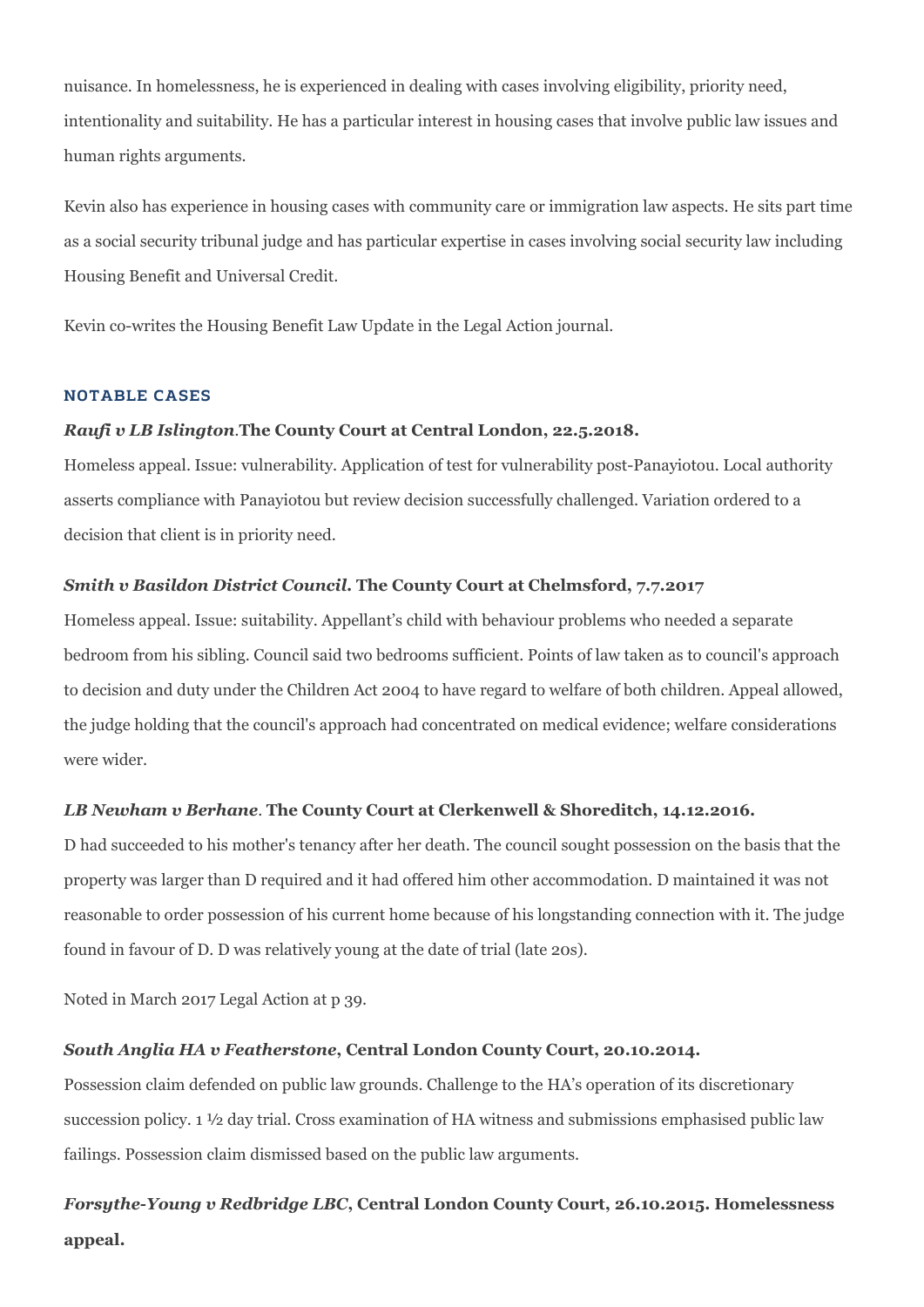Early example of a post-Nzolameso appeal, concerning out of borough placement and application of s11 Children Act 2004. Distance involved was not as far as in Nzolameso and child involved was young. Analysis of the local authority's decision making regarding its purported compliance with the duty in s11(2). The local authority's decision was quashed. The case also involved a decision by the judge to extend time for the appeal which was lodged late, after a full consideration of relevant case law.

## *Hounslow LBC v Powell* **Supreme Court [2011] UKSC 8; [2011] 2 AC 186**

One of the leading cases on the effect of article 8 Human Rights Act 1998 on possession claims. Led by Jan Luba QC in the Court of Appeal and Supreme Court.

#### *Hashemi v Gladehust Properties Ltd* **Court of Appeal [2011] EWCA Civ 604; [2011] HLR 36**

Operation of tenancy deposit protection provisions in Housing Act 2004, including whether applicant for payments under s214 had to be a tenant at the time of the application. Led to subsequent statutory amendment.

# *R(Cali and others) v Waltham Forest LBC* **Administrative Court [2006] EWHC 302 (Admin); [2007] HLR 1**

Judicial review of lawfulness of Waltham Forest's choice-based letting allocation scheme. Very high threshold for highest priority group leaving bulk of applicants' priority dependent on waiting time only. As a result, proper cumulative assessment of need was not possible. Court declared the scheme to be unlawful.

## BACKGROUND

Kevin sits as a part-time social security tribunal judge. Before coming to the Bar, he worked for several years in the advice sector as a welfare rights advisor and tribunal representative.

## PROFESSIONAL MEMBERSHIP

**Housing Law Practitioners' Association (HLPA): Executive Committee member**